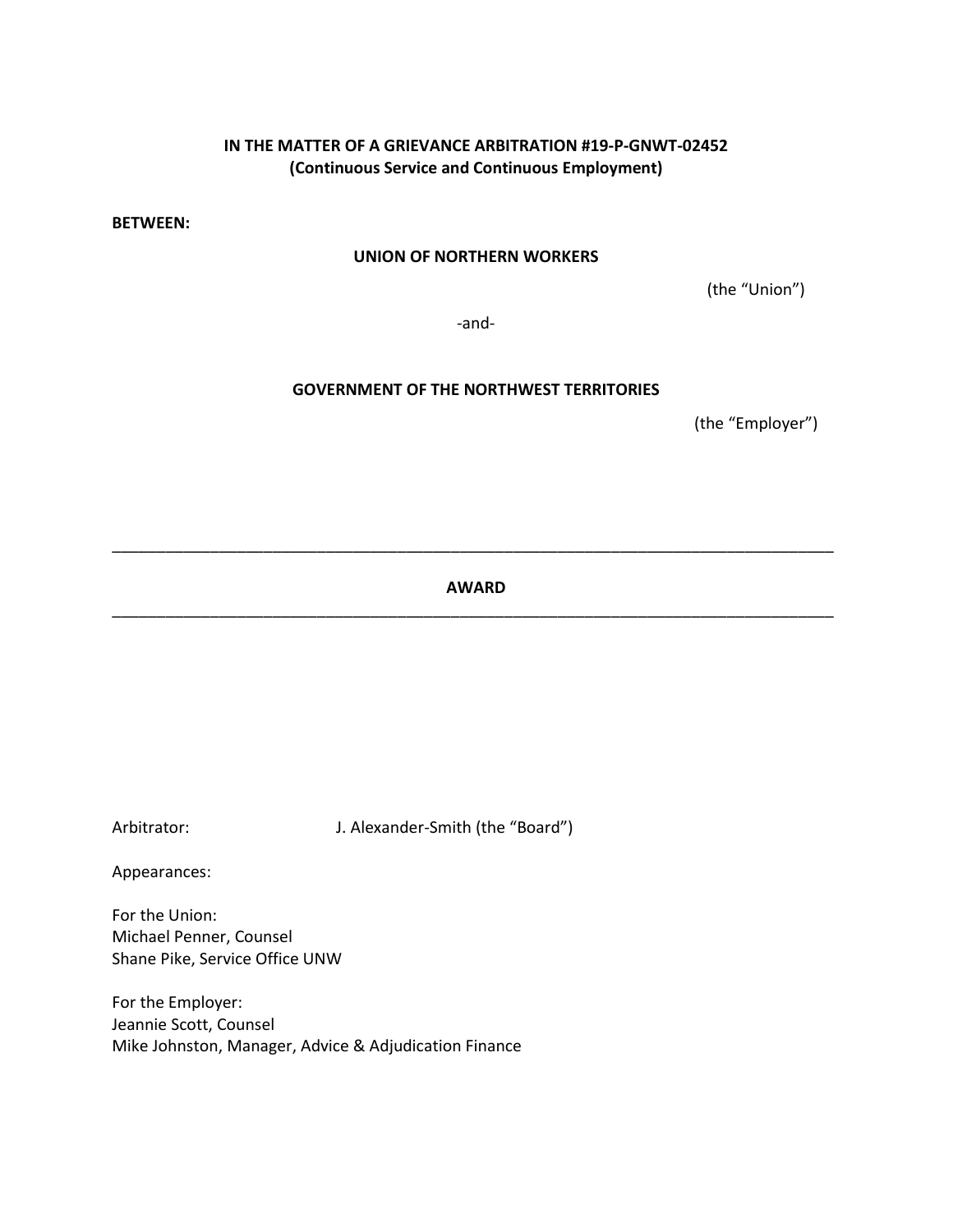# **INTRODUCTION**

[1] This matter involves a policy grievance concerning the operation of Article 2.01(e)(i)(4) of the renewed Collective Agreement expiring March 31, 2021 (the "Collective Agreement") and, more specifically, the circumstances in which a bargaining unit member's prior service with the Hay River Health and Social Services Authority ("HRHSSA") will be recognized in determining a member's "Continuous Service" with the Employer.

[2] Article 2.01(e)(i)(4) of the Collective Agreement [also referred to as the "Hay River Clause"] represents new wording in the Collective Agreement effective April 21, 2019, which reads as follows:

- 2.01 For the purpose of this Agreement:
	- (e)(i) "Continuous Employment" and "Continuous Service" means
		- (4) prior service with the Hay River Health and Social Services Authority, providing an employee was recruited or transferred within three (3) months of terminating his/her previous employment. Continuous Service for the purposes of GNWT severance pay under Article 32 will not include any periods of employment with Hay River Health and Social Services Authority for which severance was paid.

## **PRELIMINARY MATTERS**

[3] The parties agreed to proceed by way of a virtual arbitration hearing on June 10, 2020 (the "Hearing").

[4] At its outset, the parties accepted the composition and jurisdiction of the Board to hear and determine the merits of policy grievance #19-P-GNWT-02452 (the "Grievance").

[5] Prior to the Hearing, the Union and the Employer provided the Board with an Agreed Statement of Facts along with supporting documentation which together constituted the entirety of the evidence before the Board in determining the merits of the Grievance. The parties also provided the Board with their respective written submissions and authorities, later augmented by oral argument at the Hearing.

[6] The Agreed Statement of Facts submitted to the Board was later amended by the parties as a result of an inadvertent error in the identification of the effective date of the Collective Agreement. The Amended Agreed Statement of Facts was accepted by the Board and entered on the Record as Exhibit 1A.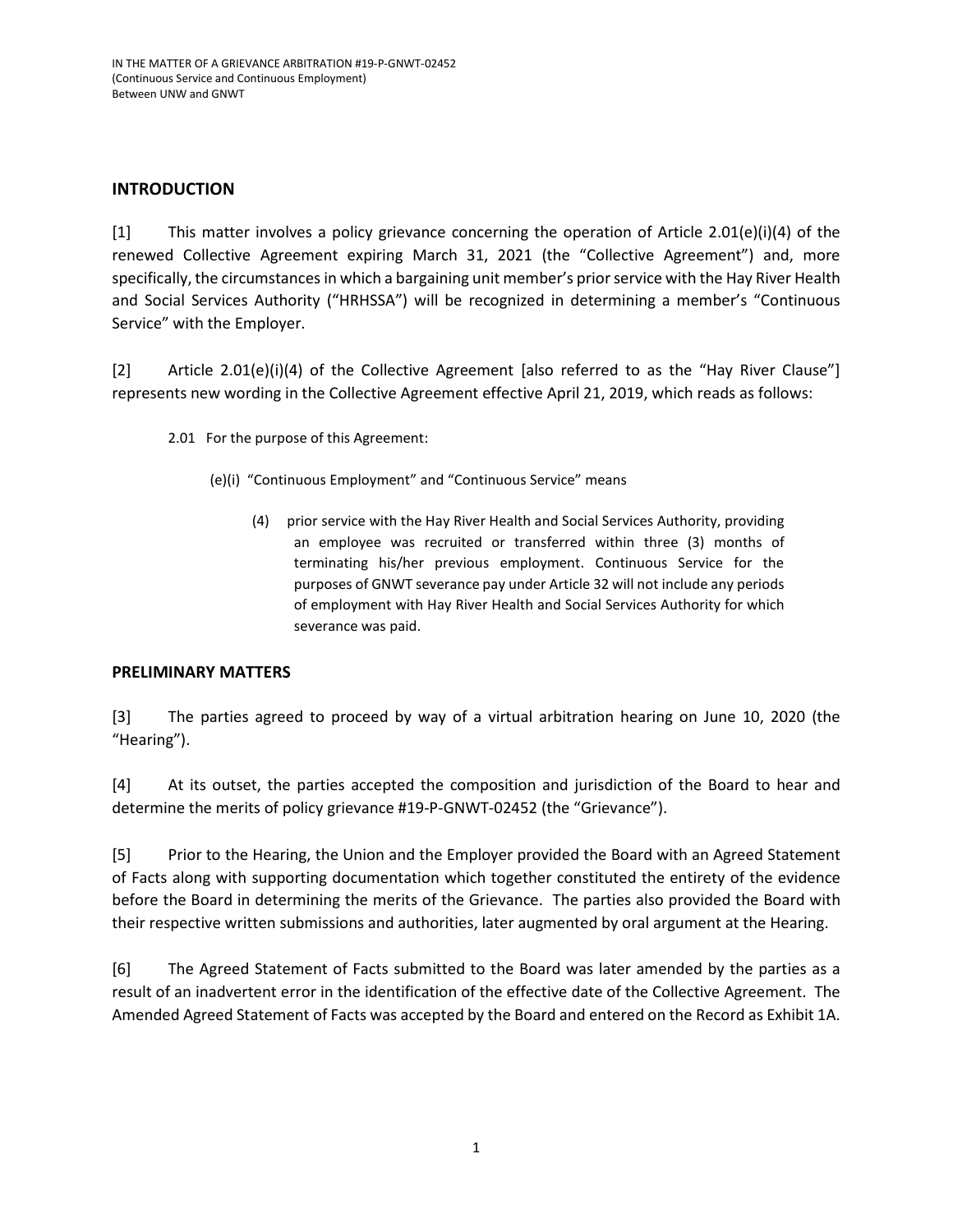IN THE MATTER OF A GRIEVANCE ARBITRATION #19-P-GNWT-02452 (Continuous Service and Continuous Employment) Between UNW and GNWT

## **THE EVIDENCE**

#### **Amended Agreed Statement of Facts**

- [7] The Amended Agreed Statement of Facts is set out below:
	- 1. On January 14, 2016 a bargaining meeting was held between the Employer and the Union. The Union submitted a Bargaining Proposal to the Employer which contained a proposed amendment to Article 2.01(e) of the Collective Agreement in writing on that date.
	- 2. Prior to the January 14, 2016 bargaining meeting, the Employer informed the Union that it was contemplating the incorporation of the Hay River Health and Social Services Authority (HRHSSA) into the Government of the Northwest Territories (GNWT) but that there would be no mandate to negotiate this issue in this round of bargaining. The HRHSSA has a workforce of approximately 190 bargaining unit employees who provide health care services to the Hay River region.
	- 3. The January 14. 2016 bargaining Proposal included a special note in the preamble:

#### SPECIAL NOTE

Regarding the potential for Incorporation of the Hay River Health and Social Services Authority (HRHSSA) Into the Government of the Northwest Territories - all bargaining is without prejudice to and does not substitute for such future and other bargaining as may be required by law in the event that this possibility is realized.

- 4. At a subsequent bargaining meeting between the Employer and the Union held on January 27, 2016, the Employer submitted a revised proposal to amend Article 2.01(e) of the Collective Agreement in writing to the Union on that date.
- 5. During the bargaining meetings on January 14, 2016 and January 27, 2016 there was no discussion between the Employer and the Union about the implementation of the new language.
- 6. On January 29, 2016, the Union and Employer signed the amended Article 2.01(e) of the Collective Agreement.
- 7. On March 22, 2019 mediator, Vincent Reddy submitted his Report and Binding Recommendations to the Parties. The report states at page 31:

All items previously agreed to between the parties in direct negotiations or during the mediation process, shall form part of these recommendations and be incorporated into the renewed Collective Agreement. For convenience these previously agreed to items are attached hereto as Appendix "A" (Items Agreed Prior to Mediation) and Appendix "B" (Agreed to Items at Mediation as at February 9, 2019).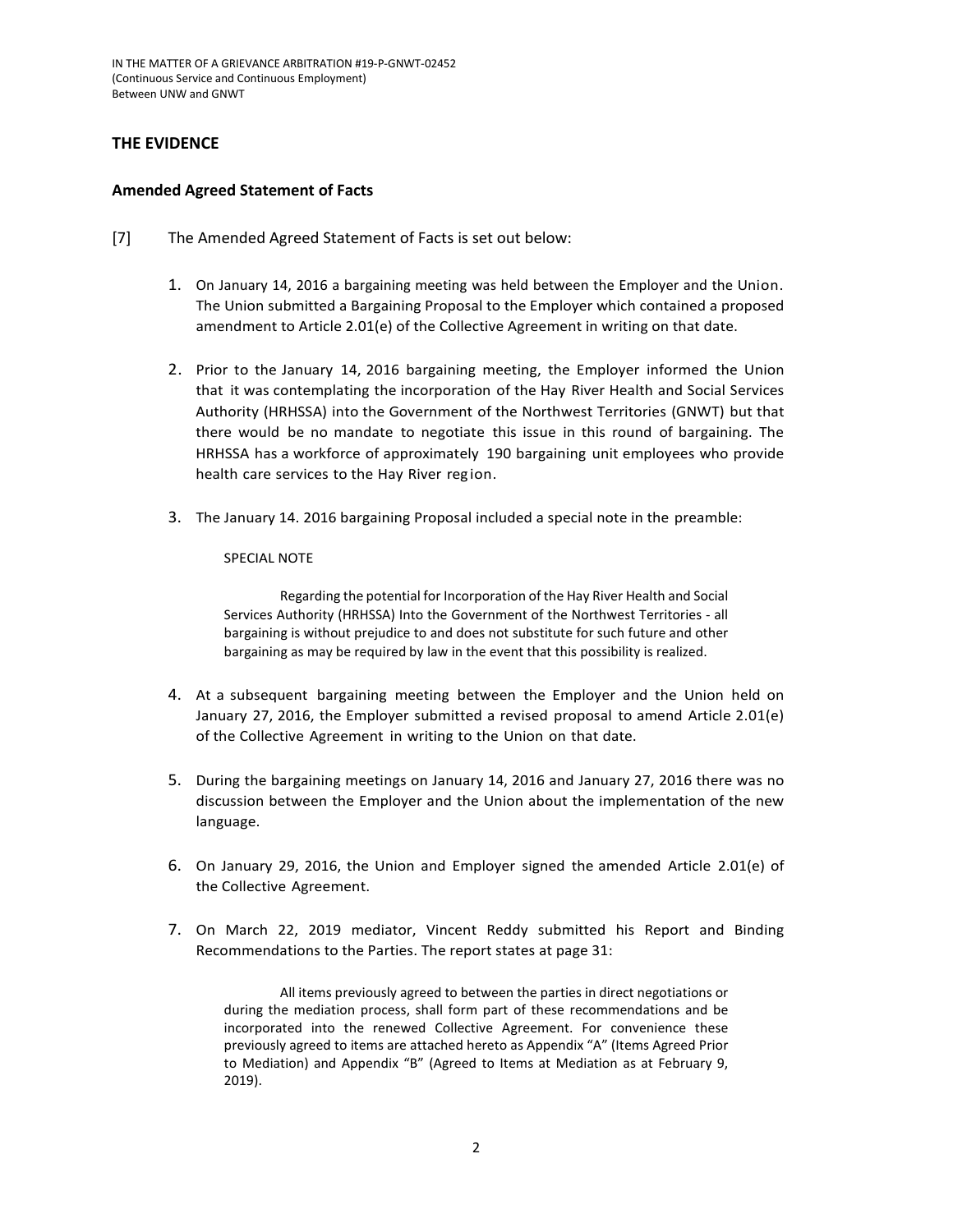With the exception of wage increases, which will become effective April 1, 2018, the remaining provision of these recommendations concerning language changes in the renewed Collective Agreement will become effective thirty (30) days from the date of these recommendations.

- 8. The renewed Collective Agreement therefore became effective April 21, 2019.
- 9. On May 21, 2019, the Union filed a Final Level Grievance on behalf of its membership alleging a violation of Article 2.01(e) of the Collective Agreement.
- 10. On July 21, 2019, the Employer sent a letter to the Union denying the grievance at the final level.
- 11. On August 13, 2019, the Union replied to the Employer indicating that it was referring the matter to arbitration.

## **Agreed Exhibits**

[8] The additional documents submitted to the Board in connection with the Grievance were entered into the Record as Agreed Exhibits as follows:

| Exhibit 1A.1: | January 14, 2016 Bargaining Proposal (Union)                         |
|---------------|----------------------------------------------------------------------|
| Exhibit 1A.2: | January 27, 2016 Revised Proposal (Employer)                         |
| Exhibit 1A.3: | January 29, 2016 signed Article 2 Amendment March 22, 2019           |
| Exhibit 1A.4  | March 22, 2019 Mediator Report and Recommendations with              |
|               | Appendices A and B                                                   |
| Exhibit 1A.5: | FINAL 2016-2021 UNW AGREEMENT without signing page                   |
| Exhibit 1A.6: | May 21, 2019 Grievance Letter UNW 19-P-GNWT-                         |
|               | 02452 2019 05 21(the "Grievance")                                    |
| Exhibit 1A.7: | July 21, 2019 Employer Letter denying the Grievance                  |
| Exhibit 1A.8: | August 13, 2019 - Union Letter, Referral of Grievance to Arbitration |

## **AUTHORITIES**

- [9] For the Union:
	- *1. Medis Health and Pharmaceutical Services Ltd v Teamsters, Chemical and Allied Workers, Local 424* (2000), 93 L.A.C. (4th) 118 (Ont. Arb.)
	- *2. DHL Express (Canada) Ltd and CAW-Canada, Locs 4215, 144 & 4278 (Re)* (2004), 124 L.A.C. (4th) 271 (Can. Arb.)
	- *3. Canada Post Corp v CUPW* (2005), 80 C.L.A.S. 465 (Can. Arb.)
	- *4. ATCO Structures & Logistics Ltd. and Alberta and Northwest Territories (District of Mackenzie), Re (2015), 255 L.A.C. (4th) 173* (Alta. Arb.)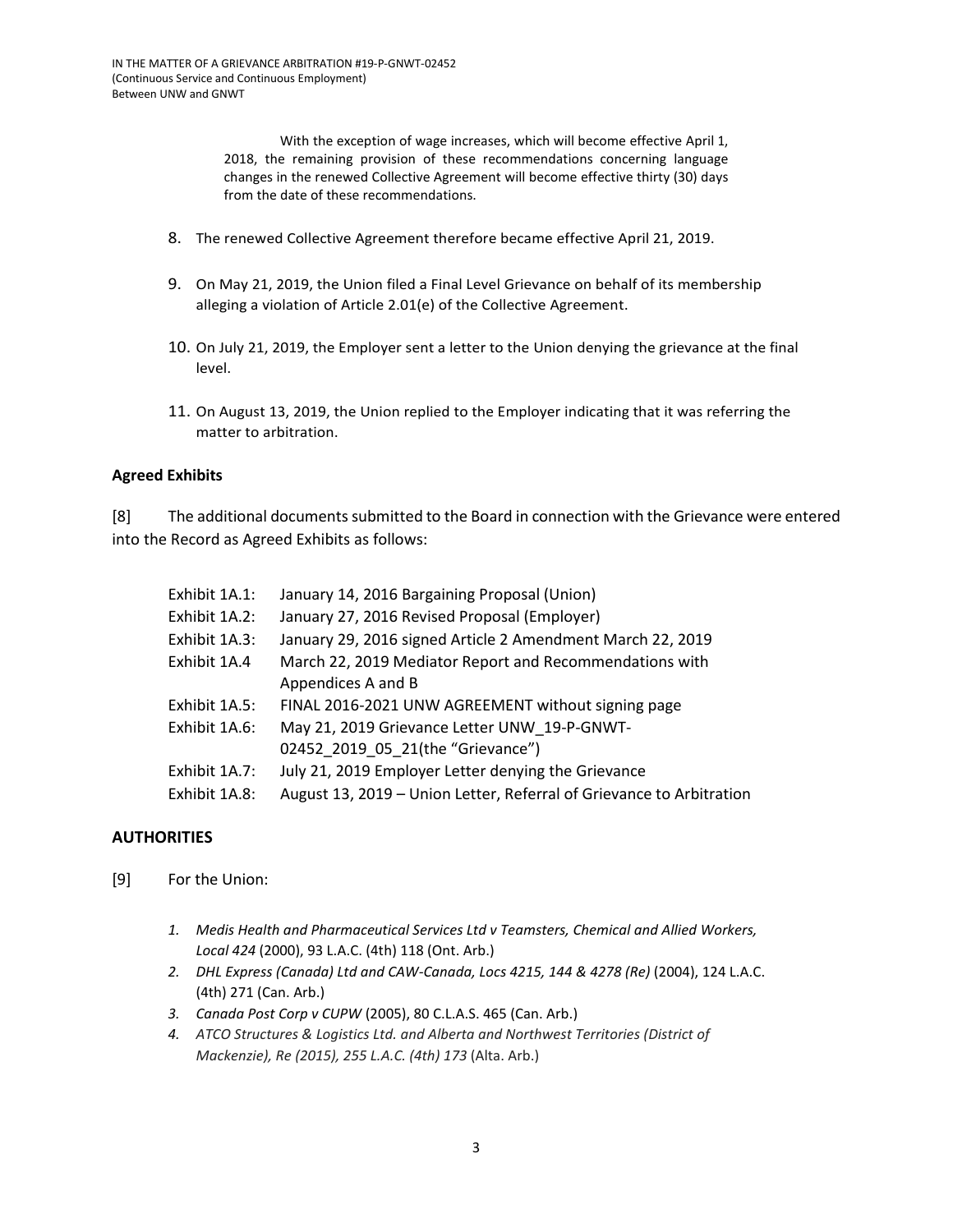[10] For the Employer:

- 1. *GNWT v Union of Northern Workers*, 2017 NWTSC 84
- 2. *Public Service Regulations*, R.R.N.W.T. 1990, c. P-28

#### [11] For the Board:

- 1. David M Beatty, Donald J Brown & Adam Beatty, *Canadian Labour Arbitration*, 5th ed (Toronto: Thomson Reuters Canada, 2006, loose-leaf):4:2000-4:2155
- 2. *GNWT v Union of Northern Workers* (2007), 91 CLAS 332
- 3. *Gov of Nunavut and NEU Re* (2017), 131 CLAS 256
- 4. *Hiltz v Northwest Territories (Commissioner)*, 2003 NWTSC 48

### **THE GRIEVANCE**

[12] The Grievance submitted to the Board for determination is straightforward: to whom does the Hay River Clause apply: to HRHSSA bargaining unit employees on strength as of April 21, 2019 which I will refer to as its "Implementation Date" as well as to new hires thereafter during the currency of the Collective Agreement (the Union's position) or, does it apply only to new hires on and after the Implementation Date (the Employer's position).

[13] On May 21, 2019, the Union submitted a Grievance Letter to the Employer (Exhibit 1A.6), which provides in part:

The Union alleges that the employer is in violation of **Article 2.01 (e)** of the Collective Agreement. The Union contends that the employer is not recognizing the continuous employment and continuous service of former employees of the Hay River Health and Social Services Authority (HRHSSA) who were on strength as of April 21st, 2019 (the date of the new Collective Agreement implementation).

The Union takes the position that all members on strength at the date of Implementation shall benefit from the terms and conditions of the Collective Agreement. Therefore any employee on strength as of April  $21^{st}$  (the date of the implementation of the new collective agreement) is entitled to the new continuous service provision and any time employed by HRHSSA within 90 days of hire with the GNWT would be covered by the new definition contained under **Article 2.01(e)**.

[14] On July 21, 2019, the Employer denied the Grievance, for the reasons set out in Exhibit 1A.7, as follows:

There was no discussion during collective bargaining that there would be any retroactivity applied to the amendments of the "continuous service" definition. As such I must defer to Mediator Reddy's report released March 22, 2019 states:

*With the exception of wage increases, which will become effective April 1, 2018, the remaining provisions of these recommendations concerning language changes in the renewed Collective Agreement will become effective thirty (30) days from the date of these recommendations.*

<sup>….</sup>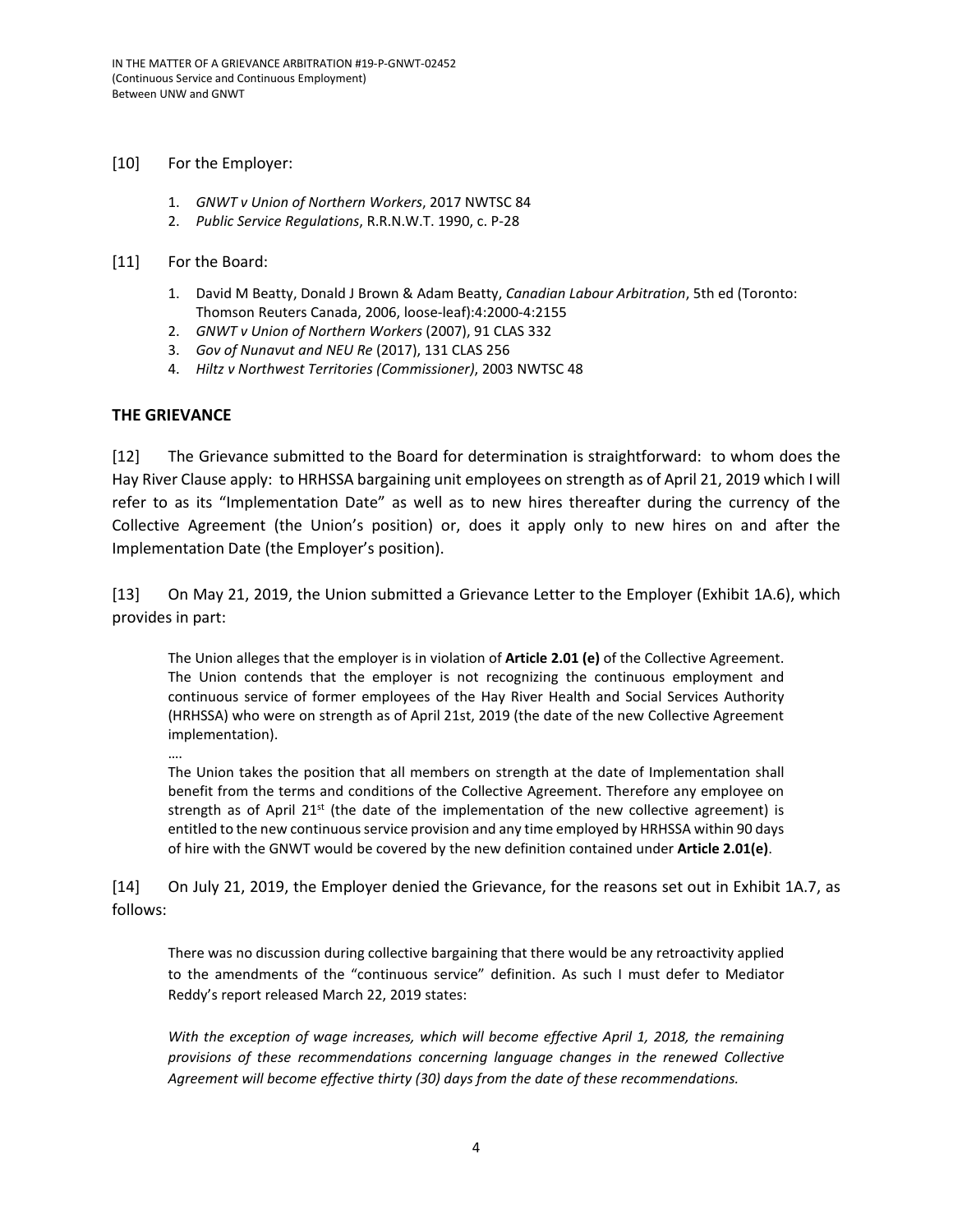Included in the report is the provision for including previous service with the Hay River Health and Social Services Authority as continuous service which would now come into effect April 21, 2019 and applied going forward to all new hires with applicable service with the Hay River Health Authority.

## **SUBMISSIONS OF THE PARTIES**

[15] The parties agreed that the implementation of the Hay River Clause was not discussed between them before it became effective on April 21, 2019.

## **The Union**

[16] It is the Union's position that all members are entitled to the rights granted under the Collective Agreement absent express limitations, restrictions or exclusions to the contrary.

[17] By operation of Article 58.01, the Union submitted that the Hay River Clause became a vested contractual right to all members on strength on the Implementation Date and not a conditional right applicable to only future hires.

[18] It asserted that the plain and unambiguous language of the Hay River Clause did not support the restricted application of Article 2.01(e)(i)(4) adopted by the Employer, resulting in the Grievance.

[19] The Union urged the Board to find that the Employer misconstrued Mr. Reddy's Report [Exhibit 1.A.4, p.31) in which he stated:

*With the exception of wage increases, which will become effective April 1, 2018, the remaining provisions of these recommendations concerning language changes in the renewed Collective Agreement will become effective thirty (30) days from the date of these recommendation***s.**

[20] The Union argued that the Employer's position requires the Board to impute additional restrictive language into the Hay River Clause, which I am precluded from doing by operation of Article 37.22 of the Collective Agreement, which provides:

*The Arbitrator shall not have the authority to alter or amend any of the provisions of this Agreement, or to substitute any new provisions in lieu thereof, or to render any decision contrary to the terms and provisions of this Agreement, or to increase or decrease wages.*

[21] The Board was urged to adopt Arbitrator Hamilton's interpretative approach to an analysis of a particular clause in a collective agreement as articulated at paragraph 51 of his decision in *DHL Express*, supra; one which, as here, the Union argued was clear and unambiguous. In his words:

Some preliminary remarks on the basic rules which govern my *interpretive* task are in order. The predominant reference point for an arbitrator must be the language in the Agreement because it is primarily from the written word that the common intention of the parties is to be ascertained. Language is to be construed in accordance with its ordinary and plain meaning, unless adopting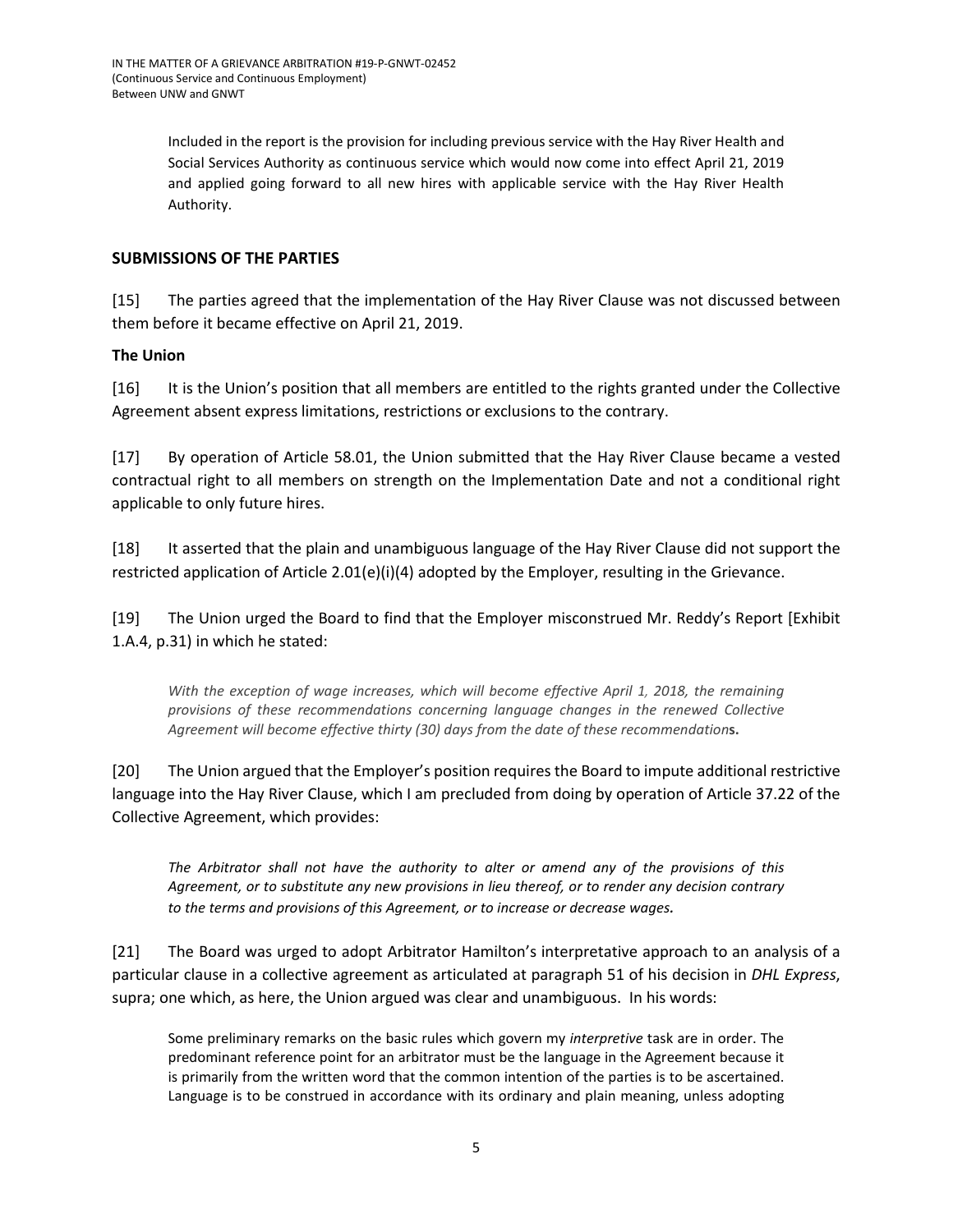this approach would lead to an absurdity or repugnancy, but in these latter situations, arbitrators will interpret the words used in a manner so as to avoid such results. However, it must be remembered that these particular principles of interpretation are to be used in the context of the written Agreement itself. It is also well recognized that a counter-balancing principle is that anomalies or ill-considered results are not sufficient to cause the alteration of the plain meaning of words. Neither is the fact that one interpretation of the Agreement may result in a (perceived) hardship to one party.

[22] The Union reiterated that the Hay River Clause is clear and unambiguous, without absurdity or repugnancy, and that its plain meaning must therefore be construed by the Board to include HRHSSA members on strength on April 21, 2019 and new hires thereafter during the currency of the Collective Agreement.

[23] In the alternative, the Union argued that should the Board conclude it necessary to do so, an application of rules of construction relevant to an interpretation of the Hay River Clause further undermined the Employer's position concerning its application of the Hay River Clause.

[24] In determining the implementation date of the Hay River Clause intended by the parties, the Union argued that the Board should first consider the whole of the Collective Agreement to resolve any discernible ambiguity or omission.

[25] The Union pointed out the many examples throughout the Collective Agreement where the parties adopted express restrictive temporal or exclusionary language in evidencing an intention that the particular clause was intended to apply on a "go forward" basis, such as Article 32.05, or through the use of exclusionary language as set out in Appendix A5.03, as follows:

Article 32.05 reads:

## RESIGNATION, RETIREMENT AND DEATH

Employees commencing employment before September 2, 1995 shall receive severance pay on resignation, retirement or death in accordance with the severance pay provisions identified in Articles 32.05, 32.06 and 32.07 of the Collective Agreement between the Employer and the Union, which expired March 31, 1994, for the length (duration) of their employment. [emphasis added by the Board]

Appendix A5.03 reads:

A casual employee shall be entitled to the provisions of this Collective Agreement except as follows:

(a) Clause 2.01(e) "Continuous Employment" in respect of a casual employee shall include any period of employment with the Employer which has not been broken by more than thirty (30) working days. Provided always that there will be no systematic release and rehire of casuals into the same positions primarily as a means of avoiding the creation of indeterminate employment or paying wages and benefits associated therewith.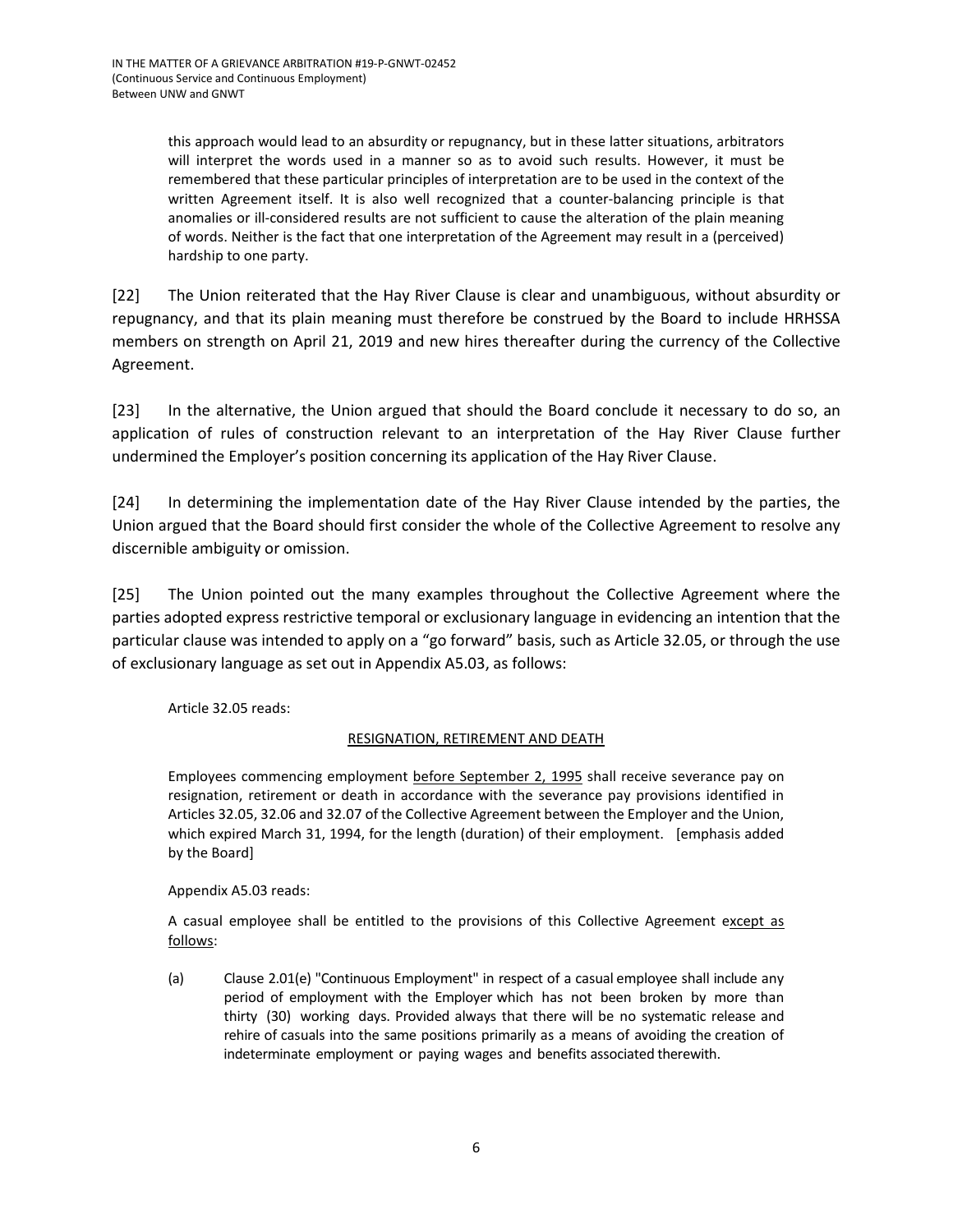- (b) The following Articles and Clauses contained in this Collective Agreement do not apply to casual employees:
	- (i) Article 18 Entire Article except Clause 18.05 Article 20 - Sick Leave Clauses 20.09 and 20.10.
	- (ii) Article 21 Other Types of Leave Clause 21.04 and 21.05
	- (iii) Article 33 Lay-off.
	- (iv) Article 39 Public Service PensionPlan.
	- (v) Article 35 Employee Performance Review and Employee Files.
	- (vi) Article 43 Relocation Expenses on Initial Appointment and Subsequent Moves As An Employee
	- (vii) Article 48 Entire Article.
- (c) The following Article in the Collective Agreement shall apply as follows:
	- (i) Article 16 Designated Paid Holidays shall apply to a casual employee after fifteen (15) calendar days of continuous employment.

[26] The Union asserted that there is no reasonable basis to impute a condition precedent to the recognition of prior HRHSSA service granted under Article 2.01(e)(i)(4), based upon the express limitations, restrictions and/or exclusions the parties have long adopted to reflect how a particular provision was intended to operate.

[27] The Union also pointed out the parties' adoption of express language in the past to identify restrictions in the application of negotiated "continuous service" provisions within the bargaining unit, as demonstrated by the following clauses:

- Article 2.01(e)(ii): restricts lay-off eligibility to those occurring after April 1, 1970;
- Article 2.01(e)(iii): contains an express exclusion of its application to casual employees;
- Article 22.18(b) (Job Sharing): contains an express provision that excludes the breaks between job shares in the calculation of "Continuous Employment" and "Continuous Services".

[28] In addition, the Union urged the Board to consider the parties' agreed use of the past verb tense of the Hay River Clause. It submitted that if recognition of prior service was intended to apply only to new hires after the Implementation Date, the only accurate verb tense would read "is" or "is to be" recruited or transferred; as opposed to the actual wording of "was recruited or transferred".

[29] The Union argued that these many provisions of the Collective Agreement persuasively demonstrate how the parties have used express language to communicate an intention to restrict or limit rights in some fashion; language notably absent from the provisions of the Hay River Clause. Since no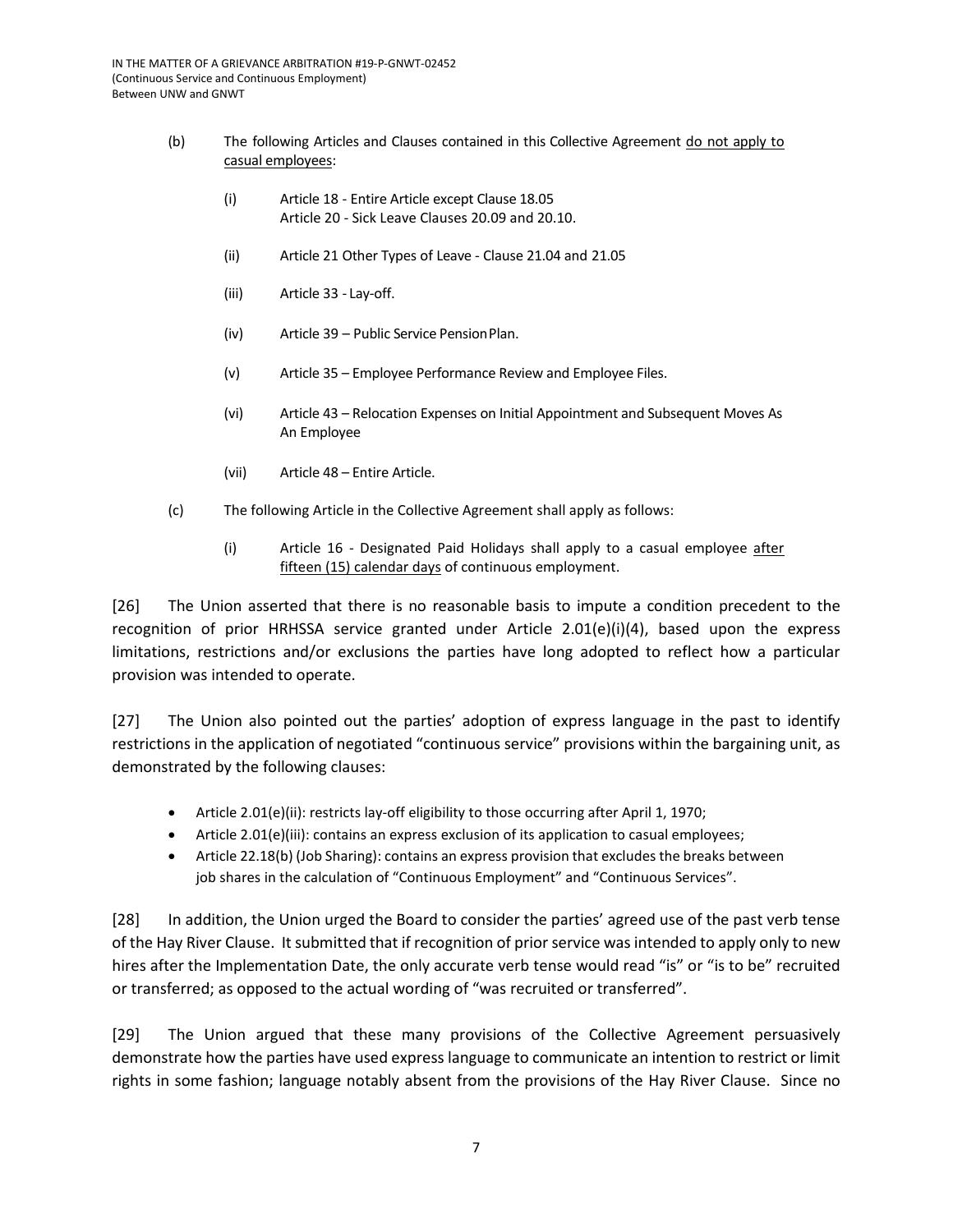such intention is expressed in the Hay River Clause, the Union asserted that its absence supports a reasonable inference that the omission was intentional.

[30] The Union also argued that to conclude that the Hay River Clause creates two applications of the same definition (no recognition of prior service for members on strength on April 21, 2019 and recognition for prior HRHSSA service for those hired thereafter) leads to a contractual absurdity. It asserted that the Hay River Clause cannot be selectively applied to members without express language empowering the Employer to do so.

[31] The Union argued that should the Board conclude it is necessary to consider extrinsic evidence as an interpretive tool in determining the merits of the Grievance, it urged the Board to consider the circumstances in which the parties agreed on the wording of Article 2.01(e)(i)(4). The Union pointed out that the language of the Hay River Clause was first introduced to the Employer in its Bargaining Proposal dated January 14, 2016 [Exhibit A1-1]. In response, on January 27, 2016, the Employer accepted the Union's language without discussion, but added an express exclusion to the calculation of "continuous service" for the purpose of GNWT severance pay under Article 32 for any periods of prior service with the HRHSSA for which severance was paid.

[32] However, it further submitted that should the Board find a latent ambiguity in the wording of the Hay River Clause in a degree that required the Board to rely upon extrinsic evidence as an interpretative tool, it urged the Board to conclude that the evidence submitted is insufficient to prefer the Employer's interpretation of the Article 2.01(e)(i)(4).

[33] The Union asserted that the Board was obliged to enforce the plain and express language of the Hay River Clause, as modified by the Employer on January 29, 2016 [Exhibit 1A.3], without further discussion and incorporated into the renewed Collective Agreement more than three years later, effective April 21, 2019.

[34] In the result, the Union seeks a Declaration that the Employer has violated Article 2.01(i)(e)(4) of the Collective Agreement in its refusal to apply the Hay River Clause to eligible HRHSSA employees on strength on April 21, 2019 and, if successful, asks the Board to reserve jurisdiction in order to address any ancillary matters of the Grievance which the parties are unable to resolve themselves.

# **The Employer**

[35] The Employer did not dispute the agreed wording of the Hay River Clause but argued that it only applies to new hires on or after the Implementation Date.

[36] On a practical level, the Employer pointed out that recognition of prior service under the Hay River Clause impacts upon bargaining member rights in two main areas: in the calculation of an employee's accumulation of vacation leave under Article 18.01 and in the calculation of an employee's severance pay entitlements under Article 32 of the Collective Agreement.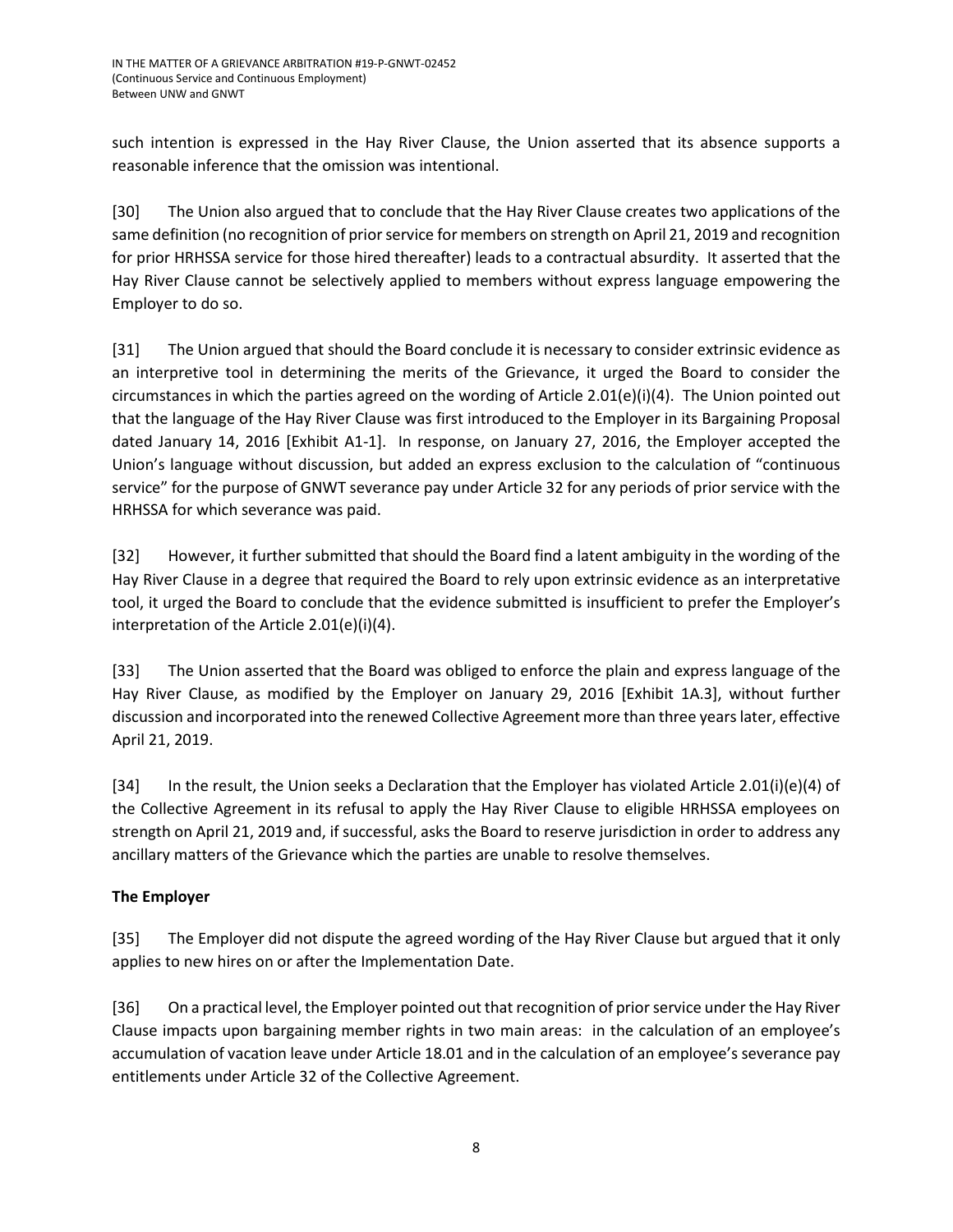[37] In terms of vacation leave, the Employer noted that the greater the years of service, the greater an employee's hourly entitlement to vacation leave. Similarly, an employee's entitlement to severance pay under the Collective Agreement is also a calculation based upon years of service.

[38] The Employer argued that Article 58 of the Collective Agreement is plain and unambiguous; aside from wage adjustments, all other provisions of the Collective Agreement took effect on April 21, 2019 unless another date is expressly stated.

[39] The Employer also argued that since no other date is expressly stated with respect to the amendments to Article 2.01; the expanded definition of "continuous service" and its corresponding benefit apply to employees prospectively; meaning only to employees who transfer to or are hired by the Employer on or after April 21, 2019.

[40] It further argued that Article 58 prohibits a "retroactive application" of the renewed Collective Agreement except for pay adjustment schedules.

[41] The Employer asserted that a prospective application of the revised definition (as of April 21, 2019) cannot confer a retroactive benefit to employees hired before that date.

[42] The Employer argued that there is a latent ambiguity in the interpretation of the Hay River Clause, evidenced by the opposing interpretations of the implementation of the expanded definition of "continuous service" set out therein.

[43] For that reason it asserted that the Board is therefore entitled to rely upon extrinsic evidence as a tool of interpretation, such as section 1(3) of the *Public Service Regulations*, RRNWT 1990 c 9-28 [the "Regulation"] which relates to recognition of prior service with the public service of Canada and/or the public service of the Yukon, as authority for the Employer's position that this provision contains language mirroring the application of the Hay River Clause and which makes clear the benefit is contemplated at the time of appointment, and not prior.

[44] Section 1(3) of the Regulation provides:

*Where a person, other than a casual employee, is appointed to a position in the public service within 3 months after terminating his/her employment in the public service of Canada or the public service of the Yukon for reasons other than dismissal, abandonment of position or rejection on probation, his or her periods of employment shall be considered as continuous employment in the public service and all leave credits and benefits earned but not granted shall be considered as earned in the public service.* [Employer's emphasis].

[45] The Employer also argued that entitlement to benefits under a collective agreement commences with employment start dates and length of service values, which are recorded in a data management system as a baseline from which vacation leave accrual and severance pay entitlements are measured and is adjusted over time. It noted that an employee's "continuous service date" runs from the date of hire.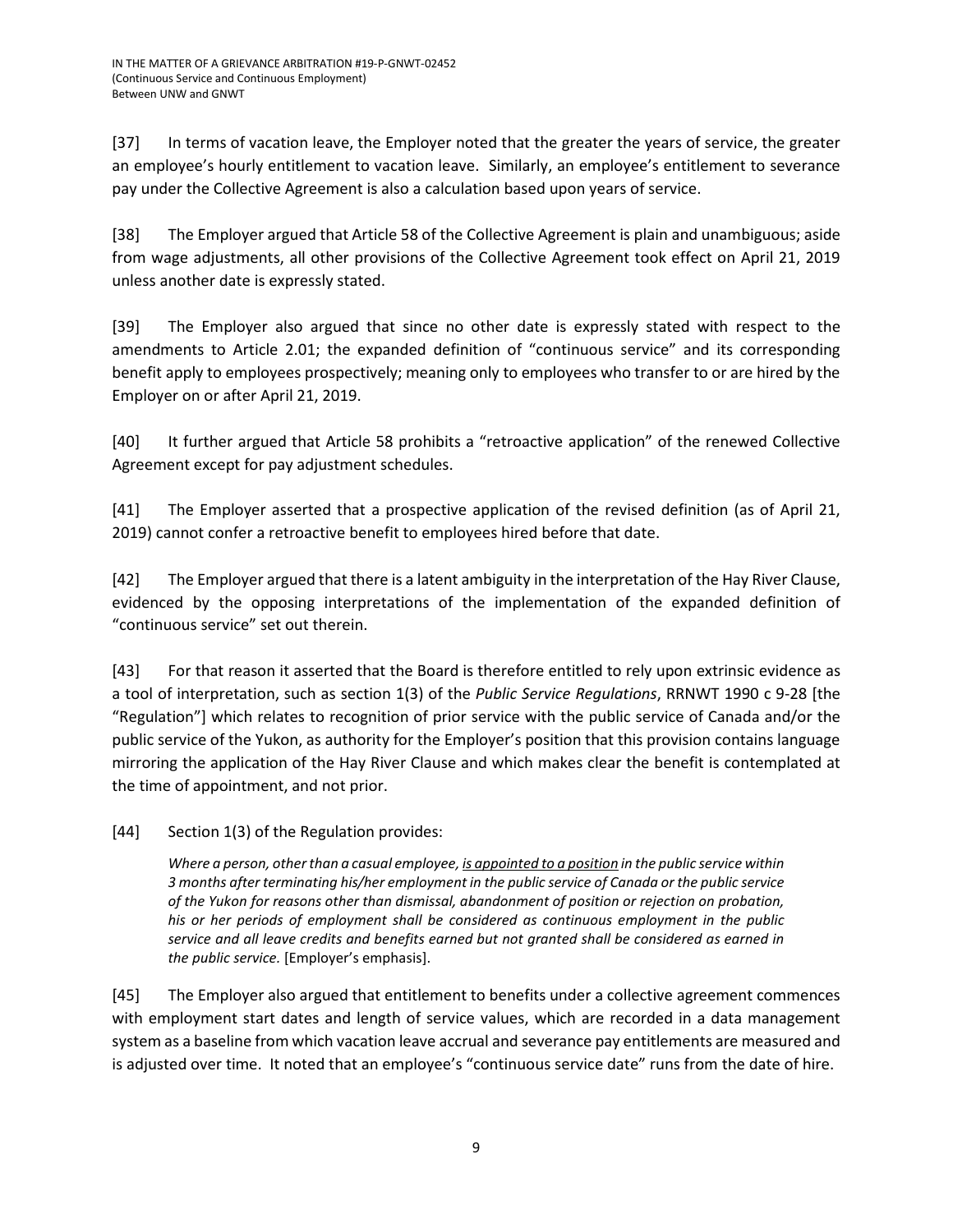[46] The Employer argues that to apply an expanded definition of "continuous service" retroactively to employees already on strength on April 21, 2019 necessarily yields an absurd result as well as a significant administrative burden on the basis that it would have to readjust "continuous service dates" for employees already on strength and thereby conferring a retroactive benefit.

[47] The Employer submitted that the Union's position requires a retroactive application of the Hay River Clause, which is contradicted and prohibited by Article 58 of the Collective Agreement.

[48] For these reasons, the Employer submits the Grievance must be dismissed.

# **Union Reply**

[49] In response to the Employer's argument, the Union submitted that the parties intentionally negotiated the language resulting in an expansion to the definition of "continuous service" with the inclusion of the Hay River Clause in Article 2.01. That language was agreed as of January 29, 2016 and incorporated into the renewed Collective Agreement effective April 21, 2019.

[50] The Union argued that the statutory framework set out in section 1(3) of the Regulation is a "contractual floor" and the parties are free to agree to exceed a statutory minimum. The Union pointed out that the Regulation does not recognize municipal service; while the Collective Agreement does. It further submitted that the substance of the Grievance is not whether one or more provisions of the Collective Agreement are reconcilable with existing legislative provisions.

[51] The Union argued that the parties chose not to adopt a "point of hire" restriction which would have "mirrored" the language in the Regulation. The consequence of that decision and the agreed language of the Hay River Clause is that on April 21, 2019, entitlements under the Collective Agreement applied to all those eligible for an additional negotiated benefit as of the Implementation Date.

[52] The Union asserted that a mere reference to the Employer's data management system does not constitute evidence to buttress the Employer's position on any administrative burdens required to adjust "continuous service dates" for the purpose of severance or vacation accruals. That evidence is not before the Board.

[53] The Union argued that an "unintended consequence" arising from the agreed language of the Hay River Clause does not itself create an ambiguity. Once the Union's language was tabled on January 14, 2016, the Employer had an opportunity to consider the language and its impact upon available resources. The Employer accepted the proposed language but added a restriction to the recognition of prior service to exclude any periods with the HRHSSA for which severance was paid. On January 29, 2016, the language was agreed upon and later incorporated into the Collective Agreement as of April 21, 2019.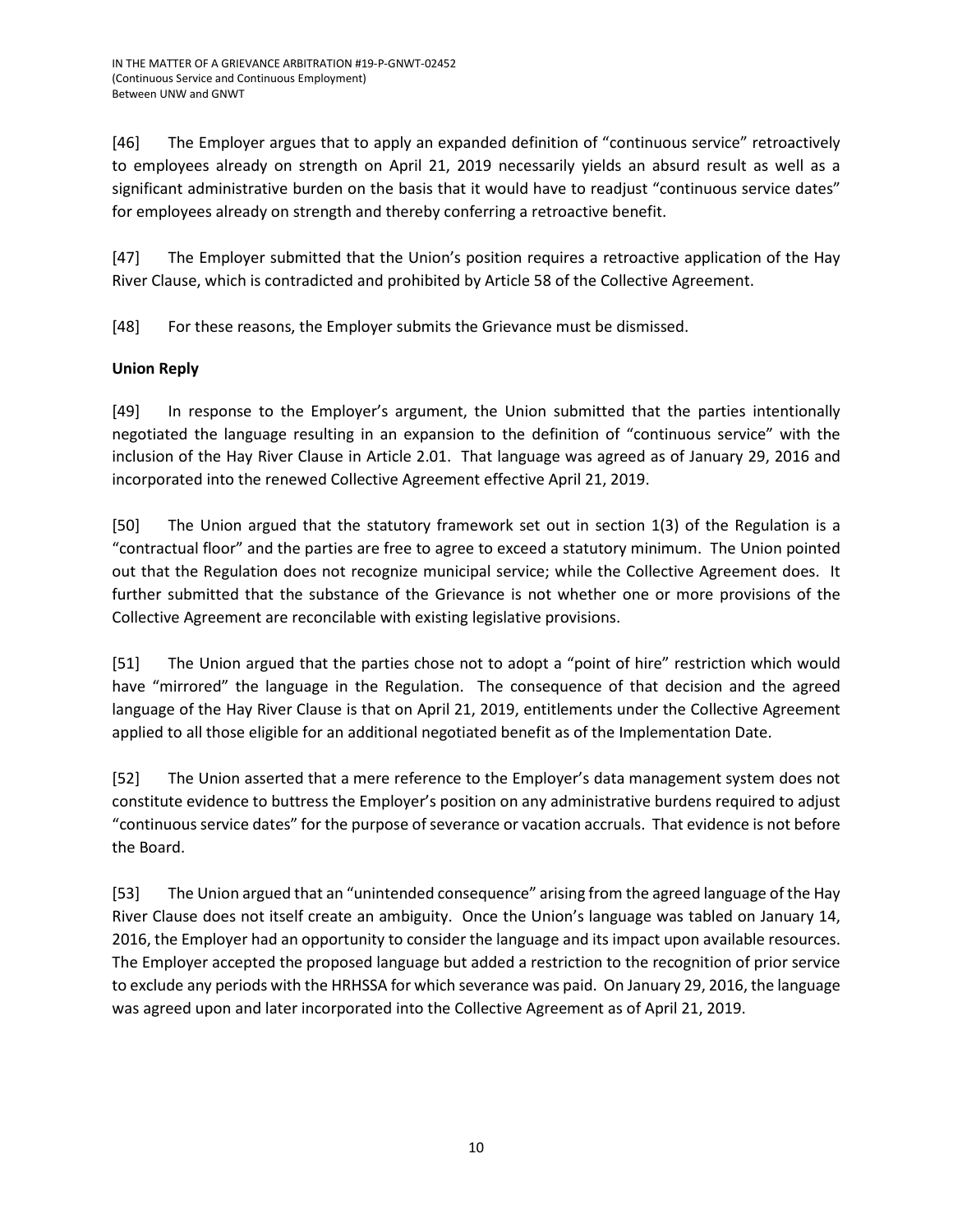# **THE DECISION**

[54] I have carefully considered the documentary evidence submitted to the Board in the Amended Agreed Statement of Facts along with its supporting documents entered as Exhibits in these proceedings, the submissions of counsel and the authorities identified at paragraphs 9-11 above.

[55] It is trite law to say that the source of this Board's jurisdiction is found in the Collective Agreement and in the issues identified in the Grievance before it. In assessing the merits of the Grievance, my task is to construe the applicable provisions of the Collective Agreement and in doing so, declare the meaning of the words that the parties have adopted and thus give effect to the intentions expressed by the parties who agreed to it.

[56] I have noted a number of rules of construction to be applied as aids in construing an agreement, aptly summarized in *Brown & Beatty*, supra, at 4.2000-4:2155, among them:

- parties are assumed to have intended what they said
- a collective agreement is to be read and construed as a whole
- words under construction should be read in the context of the sentence, section, and agreement as a whole
- clear words are to be given their normal or ordinary meanings
- plain meaning may be departed from where it would result in an absurdity or inconsistency with the rest of the agreement
- in the absence of ambiguity or lack of clarity in meaning, effect must be given to the words of the agreement
- extrinsic evidence is admissible as an aid to interpretation where an ambiguity is identified

[57] The essential facts of the grievance are not in dispute as set out in the Amended Agreed Statement of Facts, summarized below:

- Prior to a bargaining meeting between the parties on January 14, 2016, the Employer informed the Union that it was contemplating the incorporation of HRHSSA with a workforce of about 190 bargaining unit employees into the GNWT.
- At the January 14, 2016 bargaining meeting the Union submitted a Bargaining Proposal which contained a proposed amendment to Article 2.01(e) to provide for the recognition of prior service of the HRHSSA members who met the condition precedent.
- At a subsequent bargaining meeting held on January 27, 2016, the Employer submitted a revised proposal to amend Article 2.01(e).
- The Employer's amended proposal did not change the Union's initial proposal but, rather, added to it.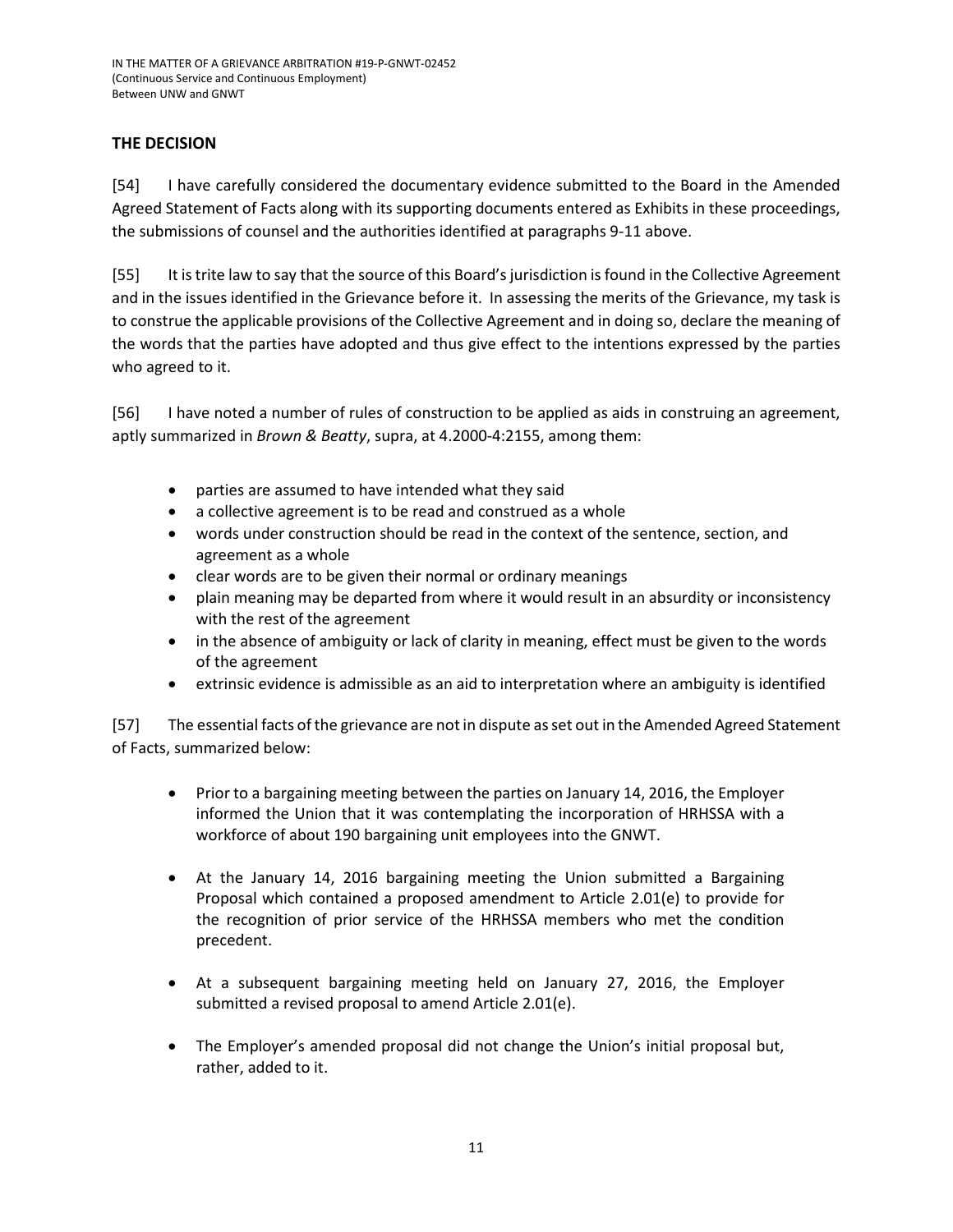- The parties did not discuss the wording of the Hay River Clause or its implementation between either of these Bargaining Meetings.
- On January 29, 2016, the parties signed the amended Article 2.01(e), which was incorporated into renewed Collective Agreement effective April 21, 2019.

[58] For the sake of clarity, the agreed wording of the Hay River Clause is set out below. The Union's wording is in italics and the Employer's wording is underlined:

*(4) prior service with the Hay River Health and Social Services Authority, providing an employee was recruited or transferred within three (3) months of terminating his/her previous employment. Continuous Service for the purposes of GNWT severance pay under Article 32 will not include any periods of employment with Hay River Health and Social Services* Authority for which severance was paid.

[59] In determining the merits of the Grievance, I am required to determine the intentions of the parties in choosing to adopt an additional category of recognized prior service under Article 2.01(e)(i)(4) of the Collective Agreement upon the incorporation of the HRHSSA into the GNWT. That language was agreed to by the parties in writing on January 29, 2016 although it only came into effect on April 21, 2019.

[60] I am mindful that in construing the Hay River Clause, I must first look to the agreed language used by the parties. In doing so, I am persuaded by Arbitrator Hope's approach to the interpretation of provision(s) of a collective agreement, cited as paragraph 9 of *Medis Health,* supra, in *Government of the Northwest Territories and Union of Northern Workers (1997), 65 L.A.C. (4<sup>th</sup>) 211 (Hope), as follows:* 

It is the language selected by the parties that governs in the dispute and where the *language is clear when given its ordinary meaning, it must be given effect unless admissible extrinsic evidence compels the conclusion that a different meaning was mutually intended by the parties or the facts support an application of the doctrine of estoppel so as to prevent a party from relying on a strict interpretation of language that differs from the manner in which it has been applied.*

[61] I am equally persuaded by Arbitrator Armstrong's conclusion in *Medis Health, supra,* at paragraph 10, in his interpretation of the weight of arbitral jurisprudence concluding that "…*the words used by the parties, applied in the grammatical and ordinary sense, govern and words not used by the parties should not be read into the agreement",* absent an absurdity, repugnancy or inconsistency. (emphasis of Arbitrator Armstrong)

[62] Applying these fundamental tenets of the interpretation of collective agreements and being mindful that the parties chose not to call witnesses or submit substantive evidence of bargaining history, such extrinsic evidence that is before me is limited to that which is set out in the Amended Agreed Statement of Facts.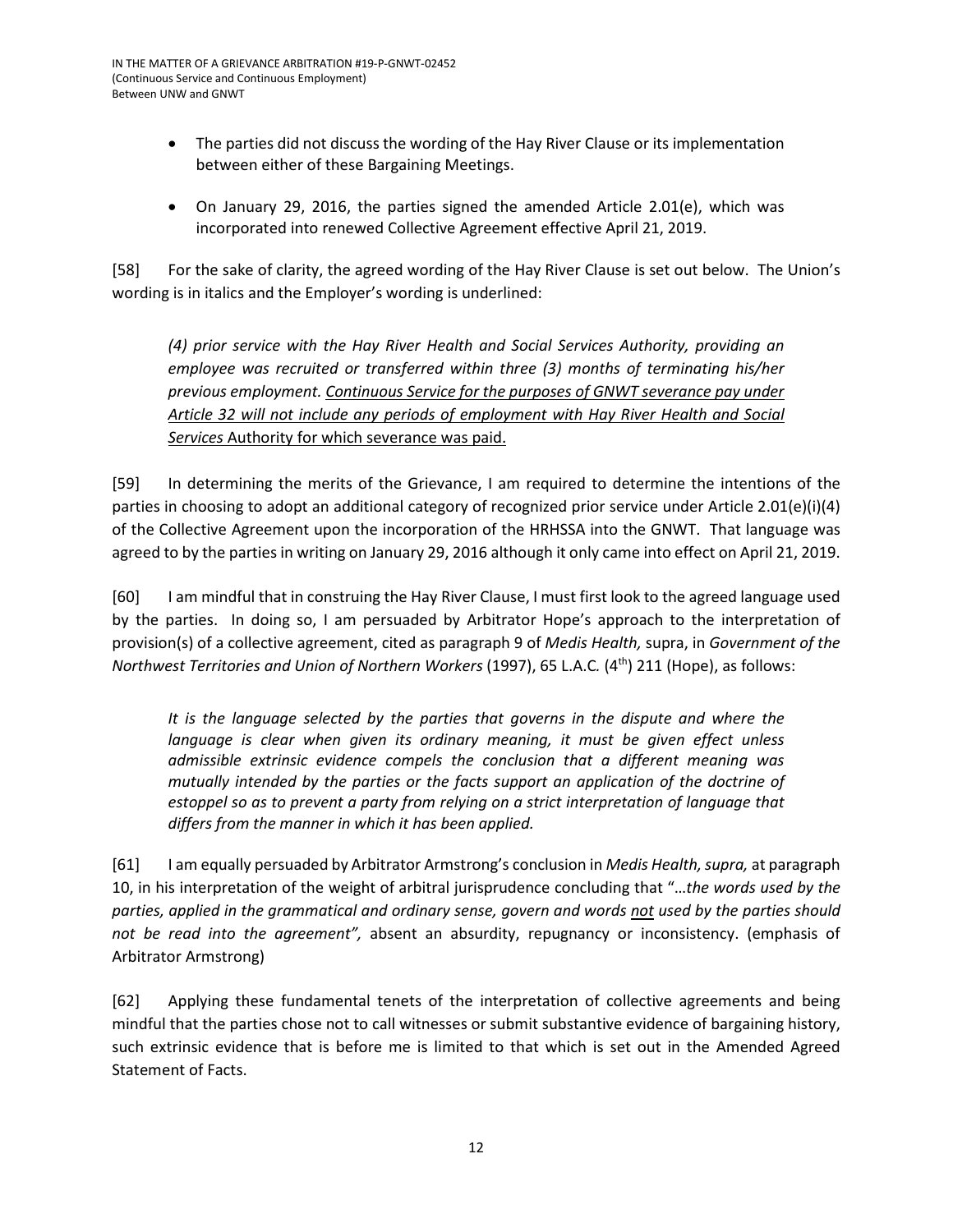[63] I have also considered the lack of evidence before the Board as to how the incorporation of the HRHSSA employees into GNWT employees was in fact completed. In its absence, the Board was provided with the express and agreed intention to recognize prior HRHSSA service as outlined in the Hay River Clause.

[64] I have noted the provisions of Article 4.01 of the Collective Agreement, which recognizes the application of the Collective Agreement to the Union, the Employer and to employees, defined therein as members of the bargaining unit and have further considered the conflict provisions set out in Article 5.03 of the Collective Agreement.

[65] Thus in construing the Hay River Clause, I have carefully considered the whole of the Collective Agreement and the parties' use of express language to express an intention to limit, restrict or exclude categories of members from the application of a specific provision in the Collective Agreement; be the casual workers (Articles 2.01(e)(iii), 18, 20, 21, 22, 39); breaks between job shares (Article 22.18(b), or restrictions to paid holidays (Article 16) of the Collective Agreement.

[66] I have also considered the exchange of proposals between the parties in the creation of the agreed wording of the Hay River Clause. Having had an opportunity to consider the Union's proposed wording for the recognition of prior service, I can only conclude that the Employer sought in its amendment, to limit the impact of the recognition of prior service for the purpose of a calculation of severance pay under Article 32 by eliminating any period of prior service with the HRHSSA for which the member had received severance pay.

[67] Having regard to the context in which the Hay River Clause was negotiated between the parties, and having regard to the whole of the Collective Agreement and the parties' practice to communicate its intentions through the use of express language in restricting, limiting or excluding particular provisions therein to certain members of the bargaining unit as evidenced throughout the Collective Agreement, including throughout Article 20.1, on the evidence submitted to the Board, I find neither an ambiguity nor a lack of clarity in the meaning of the Hay River Clause.

[68] Putting it another way, I am persuaded that the plain language of the Hay River Clause reflects what the parties meant by the words they used. Having had an opportunity to consider the impact of the Union's proposed wording in its Bargaining Proposal, the Employer sought only to limit its effect on severance payments under Article 32. This step, in my view, is insufficient to establish that the parties in any reasonable way intended the Hay River Clause to apply only to "new hires" after the Implementation Date.

[69] Even had I found a latent ambiguity in the parties' intentions concerning the implementation of the Hay River clause, I am not persuaded that section 1(3) of the Regulation is of assistance in this matter since I am unable to conclude that its wording "mirrors" the wording of the Hay River Clause. Indeed, I find otherwise. For convenience, section 1(3) of the Regulation is replicated below: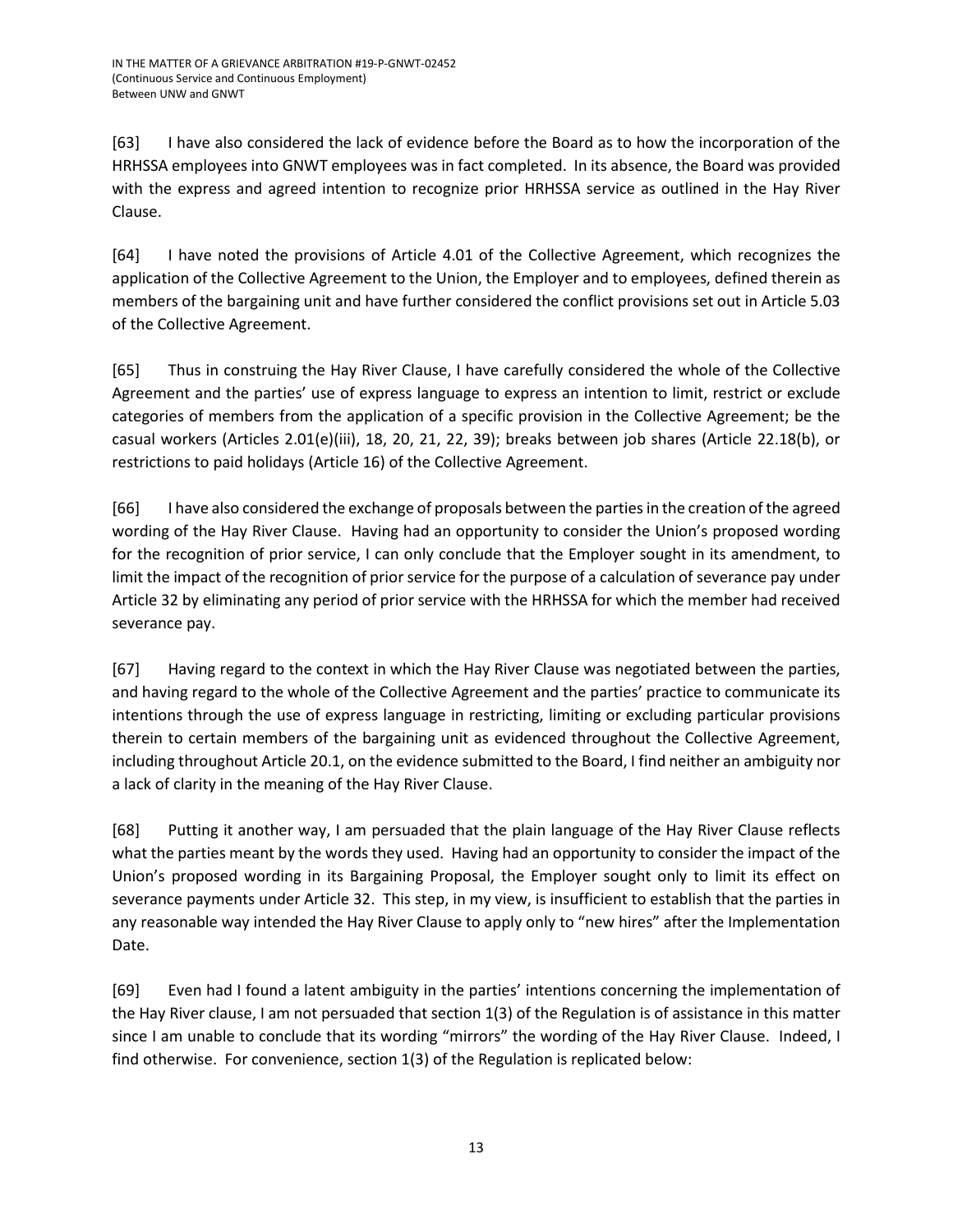*Where a person, other than a casual employee, is appointed to a position in the public service within 3 months after terminating his/her employment in the public service of Canada or the public service of the Yukon for reasons other than dismissal, abandonment of position or rejection on probation, his or her periods of employment shall be considered as continuous employment in the public service and all leave credits and benefits earned but not granted shall be considered as earned in the public service.* [Employer's emphasis].

[70] Being mindful of the Employer's familiarity with the wording of section 1(3) of the Regulation, I can only conclude that its failure to offer an amendment to the Union's proposed wording of the Hay River Clause to better reflect any such intention, was intentional.

[71] Having found the Hay River Clause clear and unambiguous on its face and having found that it does not *mirror* section 1(3) of the Regulation, I am unable to conclude that the Regulation is of any application or assistance in this matter. As Arbitrator Jolliffe put it in *Northwest Territories (Minister responsible for the Public Service Act) v. Union of Northern Workers,* supra at paragraph 30:

*…Frankly the Regulation in any event would have only doubtful application in a situation such as here, where the parties have chosen to negotiate express language covering special leave with pay for bargaining unit employees, and where its application might be seen as conflicting with it, especially having regard to the way such a contract provision*  has been interpreted in the past by the federal sector adjudicators dealing with very *similar language.* 

[72] I am also not persuaded that the Employer's interpretation of Article 58 reasonably or necessarily requires that the Implementation Date of April 21, 2019, absent any other date expressly stated, means that it applies only to new hires. That is not what the Hay River Clause provides. I am unable to conclude that the wording of Article 58 excludes from its application the eligibility of existing HRHSSA employees within the bargaining to recognition of prior HRHSSA service under Article 2.01(e)(i)(4); particularly in light of the fact that the express wording of the Hay River Clause does not do so.

[73] I am unable to read an additional condition precedent into the Hay River Clause which, in my view, would effectively amend a provision of the Collective Agreement; a step prohibited under Article 37.22.

[74] There is no evidence before the Board should the Grievance be allowed establishing difficulties or issues in the implementation of this Award relating to the Employer's Self-Serve Data Management System. The parties chose to submit whatever evidence they chose in support of their respective positions on the merits of the Grievance. Having no evidence of the Data Management System, this aspect of the Employer's response to the merits of the Grievance is simply not made out.

[75] On the evidence before the Board, I am not persuaded that housekeeping difficulties in implementing this Award are relevant in the circumstances.